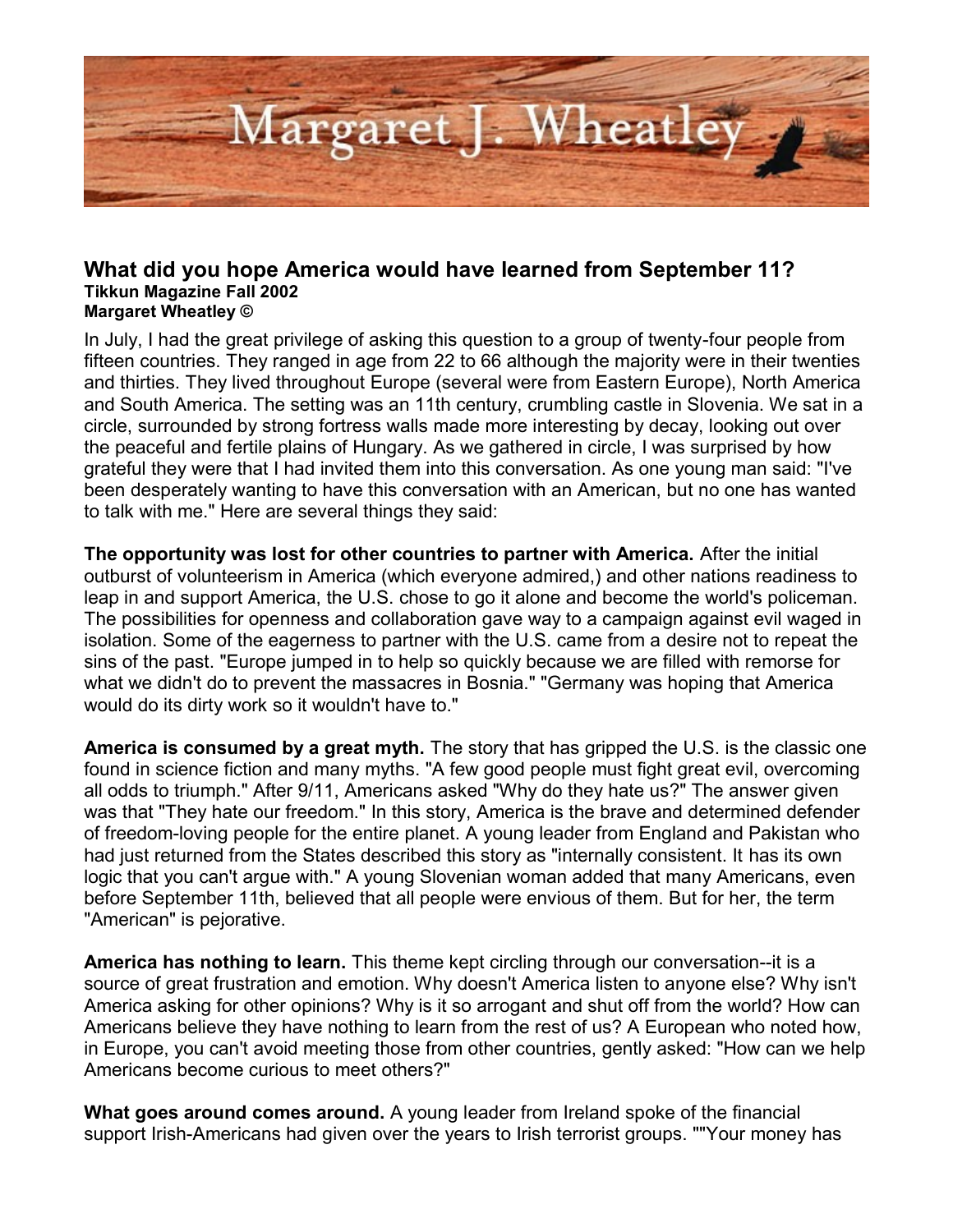been responsible for the deaths of over 3000 people in Ireland." A young Ecuadorian woman spoke of the impact of current U.S. policies in Colombia against cocaine growers. "People are fleeing to Ecuador, causing great problems for us. I believe in part because of U.S. policies in this area, that things are going to continue to get worse over the next five years." Many in the room found these two examples consistent with their experience of U.S. foreign policy since the end of World War II.

As the conversation deepened, it moved into an exploration of our shared grief for what is happening in the world. I was saddened to hear that all but one of us felt that we were not at all represented by our governments, and felt powerless to change this. Decisions are being made in our name that we absolutely disagree with. (Only one person felt they were living in a country where democracy was gaining strength, and that was The Netherlands.) As one young leader from England now living in Holland remarked: "I see all these decisions being made by men in ties. I feel so f----- angry. I see the youth not being heard, getting pissed off and going to the streets in protest, and look at what happens to them!"

These expressions of shared powerlessness helped shift us into a conversation about our own capacities. What was the role we wanted to play in this world, right now? We spoke about the new story we wanted to help birth, shifting the storyline from violence, greed and economics to compassion and humane values. Some, who had just heard the Dalai Lama speak in the Balkans, quoted him as saying, "War is out of date." A woman from Bulgaria asked if we could start to make something ourselves and not wait any longer for organized efforts to solve these problems. One young leader urged us to "Be your own leader, work with your own fears. Choose to live your life honoring and serving life."

Together we explored how we might move out of the debilitating sadness and fear we so often feel. The Bulgarian woman noted that we each need to transform our own violence and fear, in our own way. "There is no once recipe for doing this." A young European encouraged us to go into the depths of our despair, for there we would find our most empowering moments. An older woman commented, "It's better to show the sadness behind the anger. We are sad that the connection between us has been broken."

There was one last comment about America. A physician and mother from Mexico expressed her fear for the influence that America was having on her children being raised in Mexico. She did not want her children to become Americans, because she found us to be lonely, fearful, and disconnected from our spiritual natures. Very quietly she said: "We need to help bring spirit back to those humans who have forgotten that they're part of us."

As a troubled American, I can only say "Amen".



ABOUT MARGARET (MEG) WHEATLEY, Ed.D.

Margaret Wheatley writes, speaks, and teaches how we can accomplish our work, sustain our relationships, and willingly step forward to serve in this troubled time. She is co-founder and President emerita of The Berkana